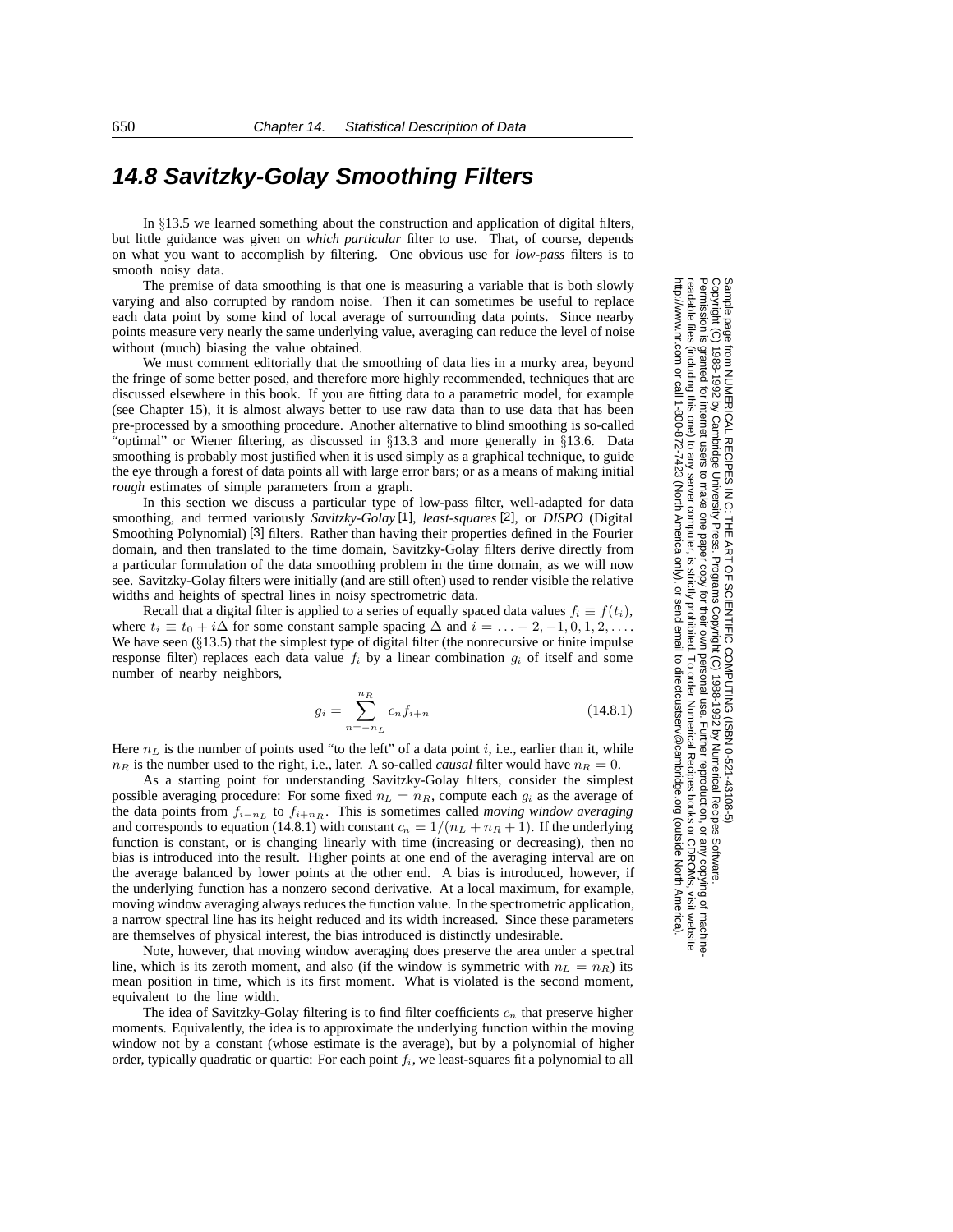|                | $ M n_L $      | $n_R$          | Sample Savitzky-Golay Coefficients |       |                              |                                     |  |                               |                                           |                                     |                 |       |          |
|----------------|----------------|----------------|------------------------------------|-------|------------------------------|-------------------------------------|--|-------------------------------|-------------------------------------------|-------------------------------------|-----------------|-------|----------|
| 2              | 2              | $\overline{2}$ |                                    |       |                              | $-0.086$ 0.343 0.486 0.343 $-0.086$ |  |                               |                                           |                                     |                 |       |          |
| 2              | 3              |                |                                    |       | $-0.143$                     | 0.171                               |  | $0.343 \mid 0.371 \mid 0.257$ |                                           |                                     |                 |       |          |
| $\overline{2}$ | $\overline{4}$ | $\Omega$       |                                    | 0.086 | $-0.143 - 0.086 0.25710.886$ |                                     |  |                               |                                           |                                     |                 |       |          |
| 2              | 5              | 5              | $-0.084$                           | 0.021 | 0.103                        | 0.161                               |  |                               | $0.196 \mid 0.207 \mid 0.196 \quad 0.161$ |                                     | 0.103           | 0.021 | $-0.084$ |
| $\overline{4}$ | $\overline{4}$ | $\overline{4}$ |                                    | 0.035 | $-0.128$                     | 0.070                               |  |                               |                                           | $0.315 \mid 0.417 \mid 0.315$ 0.070 | $-0.128$        | 0.035 |          |
| $\overline{4}$ |                | 5              |                                    |       | $0.042 - 0.105 - 0.023$      | 0.140                               |  |                               |                                           | $0.280 \mid 0.333 \mid 0.280$ 0.140 | $-0.023 -0.105$ |       | 0.042    |

 $n_L + n_R + 1$  points in the moving window, and then set  $g_i$  to be the value of that polynomial at position *i*. (If you are not familiar with least-squares fitting, you might want to look ahead to Chapter 15.) We make no use of the value of the polynomial at any other point. When we move on to the next point  $f_{i+1}$ , we do a whole new least-squares fit using a shifted window.

All these least-squares fits would be laborious if done as described. Luckily, since the process of least-squares fitting involves only a linear matrix inversion, the coefficients of a fitted polynomial are themselves linear in the values of the data. That means that we can do all the fitting in advance, for fictitious data consisting of all zeros except for a single 1, and then do the fits on the real data just by taking linear combinations. This is the key point, then: There are particular sets of filter coefficients  $c_n$  for which equation (14.8.1) "automatically" accomplishes the process of polynomial least-squares fitting inside a moving window.

To derive such coefficients, consider how  $g_0$  might be obtained: We want to fit a<br>omial of degree M in i namely  $g_0 + g_1 i + \cdots + g_M i^M$  to the values f polynomial of degree *M* in *i*, namely  $a_0 + a_1i + \cdots + a_Mi^M$  to the values  $f_{-n_L}, \ldots, f_{n_R}$ .<br>Then  $a_0$  will be the value of that polynomial at  $i = 0$  namely  $a_0$ . The design matrix for Then  $g_0$  will be the value of that polynomial at  $i = 0$ , namely  $a_0$ . The design matrix for this problem  $(\S15.4)$  is

$$
A_{ij} = i^j \qquad i = -n_L, \dots, n_R, \quad j = 0, \dots, M
$$
 (14.8.2)

and the normal equations for the vector of  $a_j$ 's in terms of the vector of  $f_i$ 's is in matrix notation

$$
(\mathbf{A}^T \cdot \mathbf{A}) \cdot \mathbf{a} = \mathbf{A}^T \cdot \mathbf{f} \qquad \text{or} \qquad \mathbf{a} = (\mathbf{A}^T \cdot \mathbf{A})^{-1} \cdot (\mathbf{A}^T \cdot \mathbf{f}) \tag{14.8.3}
$$

We also have the specific forms

$$
\left\{ \mathbf{A}^{T} \cdot \mathbf{A} \right\}_{ij} = \sum_{k=-n_{L}}^{n_{R}} A_{ki} A_{kj} = \sum_{k=-n_{L}}^{n_{R}} k^{i+j}
$$
(14.8.4)

and

$$
\left\{ \mathbf{A}^T \cdot \mathbf{f} \right\}_j = \sum_{k=-n_L}^{n_R} A_{kj} f_k = \sum_{k=-n_L}^{n_R} k^j f_k \tag{14.8.5}
$$

Since the coefficient  $c_n$  is the component  $a_0$  when **f** is replaced by the unit vector  $e_n$ ,  $-n<sub>L</sub> \leq n < n<sub>R</sub>$ , we have

$$
c_n = \left\{ (\mathbf{A}^T \cdot \mathbf{A})^{-1} \cdot (\mathbf{A}^T \cdot \mathbf{e}_n) \right\}_0 = \sum_{m=0}^M \left\{ (\mathbf{A}^T \cdot \mathbf{A})^{-1} \right\}_{0m} n^m
$$
 (14.8.6)

Note that equation (14.8.6) says that we need only one row of the inverse matrix. (Numerically we can get this by *LU* decomposition with only a single backsubstitution.)

The function savgol, below, implements equation (14.8.6). As input, it takes the parameters  $n\mathbf{l} = n_L$ ,  $n\mathbf{r} = n_R$ , and  $m = M$  (the desired order). Also input is np, the physical length of the output array c, and a parameter ld which for data fitting should be zero. In fact, ld specifies which coefficient among the *<sup>a</sup><sup>i</sup>*'s should be returned, and we are here interested in  $a_0$ . For another purpose, namely the computation of numerical derivatives (already mentioned in §5.7) the useful choice is  $1d \ge 1$ . With  $1d = 1$ , for example, the filtered first derivative is the convolution (14.8.1) divided by the stepsize  $\Delta$ . For  $\text{Id} = k > 1$ , the array <sup>c</sup> must be multiplied by *k*! to give derivative coefficients. For derivatives, one usually wants  $m = 4$  or larger.

Permission is granted for internet users to make one paper copy for their own personal use. Further reproduction, or any copyin Copyright (C) 1988-1992 by Cambridge University Press.Programs Copyright (C) 1988-1992 by Numerical Recipes Software. Sample page from NUMERICAL RECIPES IN C: THE ART OF SCIENTIFIC COMPUTING (ISBN 0-521-43108-5) readable files (including this one) to any servercomputer, is strictly prohibited. To order Numerical Recipes booksor CDROMs, visit website http://www.nr.com or call 1-800-872-7423 (North America only),or send email to directcustserv@cambridge.org (outside North America).

g of machine-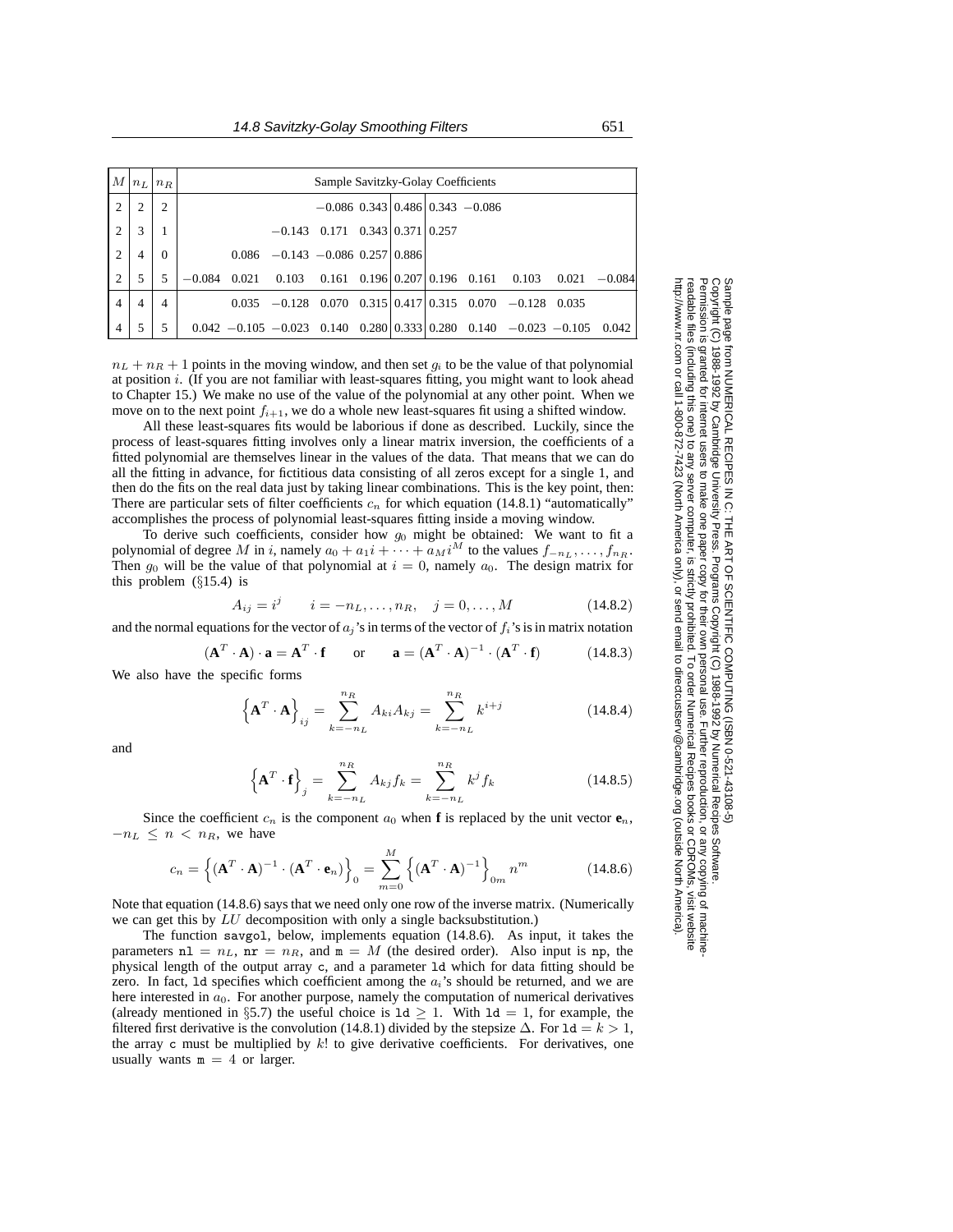#include <math.h> #include "nrutil.h"

```
void savgol(float c[], int np, int nl, int nr, int ld, int m)
Returns in c[1..np], in wrap-around order (N.B.!) consistent with the argument respns in
routine convlv, a set of Savitzky-Golay filter coefficients. nl is the number of leftward (past)
data points used, while nr is the number of rightward (future) data points, making the total
number of data points used n = n + 1. 1d is the order of the derivative desired (e.g., 1d = 0for smoothed function). m is the order of the smoothing polynomial, also equal to the highest
conserved moment; usual values are m = 2 or m = 4.
{
    void lubksb(float **a, int n, int *indx, float b[]);
    void ludcmp(float **a, int n, int *indx, float *d);
    int imj,ipj,j,k,kk,mm,*indx;
    float d,fac,sum,**a,*b;
    if (np < nl+nr+1 || nl < 0 || nr < 0 || ld > m || nl+nr < m)
    nrerror("bad args in savgol");
    intx=ivector(1,m+1);a=matrix(1,m+1,1,m+1);
    b=vector(1,m+1);
    for (ipj=0;ipj<=(m << 1);ipj++) { Set up the normal equations of the desired
        sum=(ipj ? 0.0 : 1.0); least-squares fit.
        for (k=1; k<=nr; k++) sum += pow((double)k, (double)ipj);for (k=1; k<=n1; k++) sum += pow((double)-k,(double)ipj);
        mm=IMIN(ipj,2*m-ipj);
        for (\text{im } j = -\text{mm}; \text{im } j \leq \text{mm}; \text{im } j \neq 2) a[1+(ipj+imj)/2][1+(ipj-imj)/2]=sum;
    }<br>ludcmp(a,m+1,indx, &d);
                                                Solve them: LU decomposition.
    for (j=1; j<=m+1; j++) b[j]=0.0;
    b[ld+1]=1.0;
    Right-hand side vector is unit vector, depending on which derivative we want.
    lubksb(a,m+1,indx,b);<br>for (kk=1;kk<=np;kk++) c[kk]=0.0; Zero the output array (it may be big
                                                Zero the output array (it may be bigger than<br>number of coefficients).
    for (k = -n1; k \leq nr; k++) {<br>sum=b[1];
                                                Each Savitzky-Golay coefficient is the dot
                                                    product of powers of an integer with the
                                                                  inverse matrix row.
        fac=1.0;
        for (mm=1;mm<=m;mm++) sum += b[mm+1] * (fac *= k);kk=((np-k) % np)+1; Store in wrap-around order.
        c[kk]=sum;
    }
    free_vector(b,1,m+1);
    free_matrix(a,1,m+1,1,m+1);
    free_ivector(indx,1,m+1);
}
```
As output, savgol returns the coefficients  $c_n$ , for  $-n_L \leq n \leq n_R$ . These are stored in <sup>c</sup> in "wrap-around order"; that is, *<sup>c</sup>*<sup>0</sup> is in c[1], *<sup>c</sup><sup>−</sup>*<sup>1</sup> is in c[2], and so on for further negative indices. The value  $c_1$  is stored in c[np],  $c_2$  in c[np-1], and so on for positive indices. This order may seem arcane, but it is the natural one where causal filters have nonzero coefficients in low array elements of c. It is also the order required by the function conv1v in  $\S 13.1$ , which can be used to apply the digital filter to a data set.

The accompanying table shows some typical output from savgol. For orders 2 and 4, the coefficients of Savitzky-Golay filters with several choices of  $n<sub>L</sub>$  and  $n<sub>R</sub>$  are shown. The central column is the coefficient applied to the data  $f_i$  in obtaining the smoothed  $g_i$ . Coefficients to the left are applied to earlier data; to the right, to later. The coefficients always add (within roundoff error) to unity. One sees that, as befits a smoothing operator, the coefficients always have a central positive lobe, but with smaller, outlying corrections of both positive and negative sign. In practice, the Savitzky-Golay filters are most useful for much larger values of  $n<sub>L</sub>$  and  $n<sub>R</sub>$ , since these few-point formulas can accomplish only a relatively small amount of smoothing.

Figure 14.8.1 shows a numerical experiment using a 33 point smoothing filter, that is,

Sample page<br>Copyright (C)<br>Permission is Copyright (C) 1988-1992 by Cambridge University Press.Sample page from NUMERICAL RECIPES IN C: THE ART OF SCIENTIFIC COMPUTING (ISBN 0-521-43108-5) http://www.nr.com or call 1-800-872-7423 (North America only),readable files (including this one) to any serverPermission is granted for internet users to make one paper copy for their own personal use. Further reproduction, or any copyin from NUMERICAL RECIPES<br>1988-1992 by Cambridge Uni computer, is strictly prohibited. To order Numerical Recipes booksPrograms Copyright (C) 1988-1992 by Numerical Recipes Software. SCIENTIFIC COMPUTING or send email to directcustserv@cambridge.org (outside North America). email to directcustserv@cambridge.org (outside North America). COMPUTING (ISBN 0-521-43108-5)<br>tt (C) 1988-1992 by Numerical Recipes Software.<br>personal use. Further reproduction, or any copying of machine-<br>I. To order Numerical Recipes books or CDROMs, visit website<br>I. To order Numeric or CDROMs, visit website g of machine-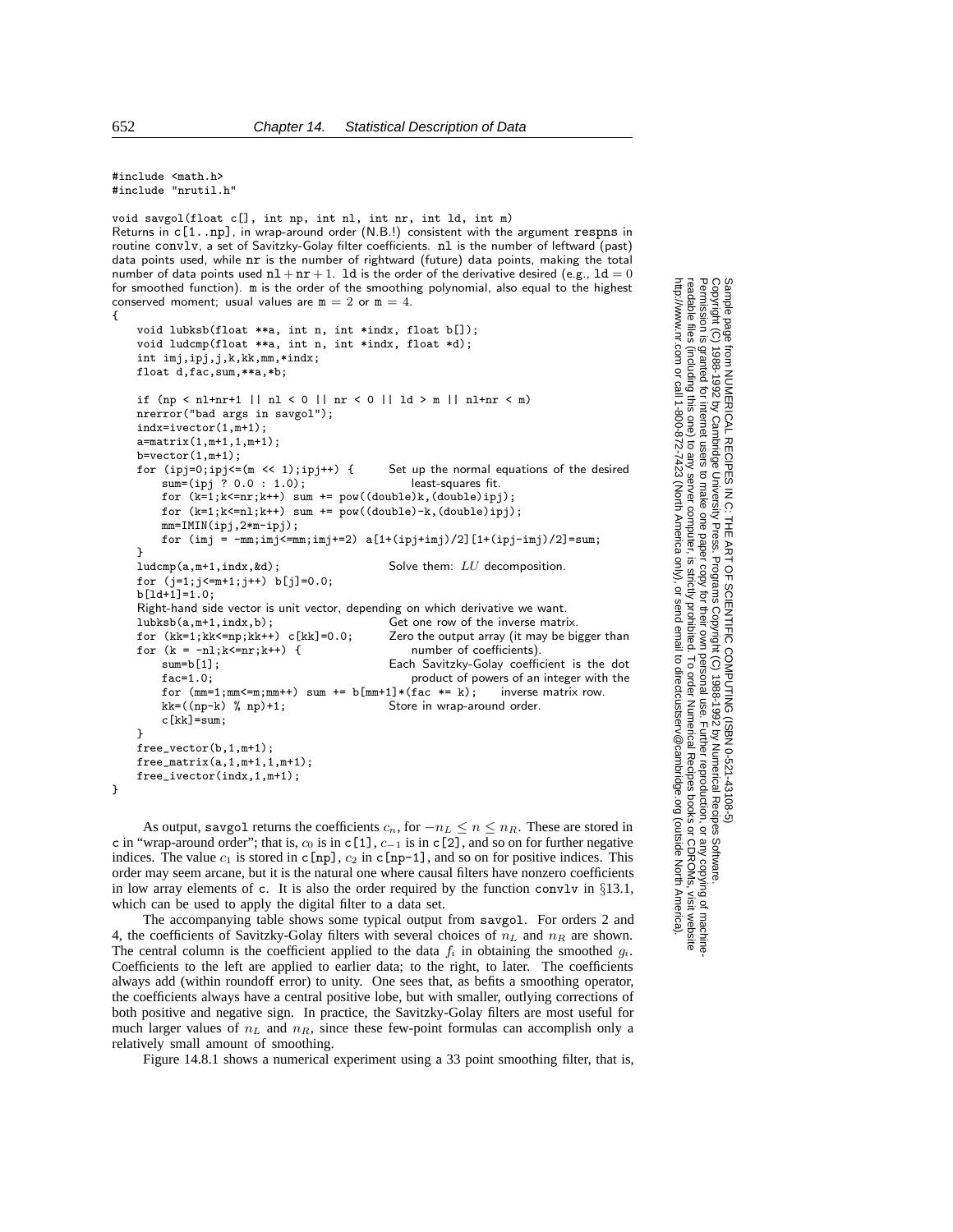

Figure 14.8.1. Top: Synthetic noisy data consisting of a sequence of progressively narrower bumps, and additive Gaussian white noise. Center: Result of smoothing the data by a simple moving window average. The window extends 16 points leftward and rightward, for a total of 33 points. Note that narrow features are broadened and suffer corresponding loss of amplitude. The dotted curve is the underlying function used to generate the synthetic data. Bottom: Result of smoothing the data by a Savitzky-Golay smoothing filter (of degree 4) using the same 33 points. While there is less smoothing of the broadest feature, narrower features have their heights and widths preserved.

 $n_L = n_R = 16$ . The upper panel shows a test function, constructed to have six "bumps" of varying widths, all of height 8 units. To this function Gaussian white noise of unit variance has been added. (The test function without noise is shown as the dotted curves in the center and lower panels.) The widths of the bumps (full width at half of maximum, or FWHM) are 140, 43, 24, 17, 13, and 10, respectively.

The middle panel of Figure 14.8.1 shows the result of smoothing by a moving window average. One sees that the window of width 33 does quite a nice job of smoothing the broadest bump, but that the narrower bumps suffer considerable loss of height and increase of width. The underlying signal (dotted) is very badly represented.

The lower panel shows the result of smoothing with a Savitzky-Golay filter of the identical width, and degree  $M = 4$ . One sees that the heights and widths of the bumps are quite extraordinarily preserved. A trade-off is that the broadest bump is less smoothed. That is because the central positive lobe of the Savitzky-Golay filter coefficients fills only a fraction of the full 33 point width. As a rough guideline, best results are obtained when the full width of the degree 4 Savitzky-Golay filter is between 1 and 2 times the FWHM of desired features in the data. (References [3] and [4] give additional practical hints.)

Figure 14.8.2 shows the result of smoothing the same noisy "data" with broader Savitzky-Golay filters of 3 different orders. Here we have  $n_L = n_R = 32$  (65 point filter) and  $M = 2, 4, 6$ . One sees that, when the bumps are too narrow with respect to the filter size, then even the Savitzky-Golay filter must at some point give out. The higher order filter manages to track narrower features, but at the cost of less smoothing on broad features.

To summarize: Within limits, Savitzky-Golay filtering does manage to provide smoothing

Permission is granted for internet users to make one paper copy for their own personal use. Further reproduction, or any copyin Copyright (C) 1988-1992 by Cambridge University Press.Programs Copyright (C) 1988-1992 by Numerical Recipes Software. Sample page from NUMERICAL RECIPES IN C: THE ART OF SCIENTIFIC COMPUTING (ISBN 0-521-43108-5) g of machinereadable files (including this one) to any servercomputer, is strictly prohibited. To order Numerical Recipes booksor CDROMs, visit website http://www.nr.com or call 1-800-872-7423 (North America only),ntp://www.nr.com or call 1-800-872-7423 (North America only), or send email to directcustserv@cambridge.org (outside North America) or send email to directcustserv@cambridge.org (outside North America).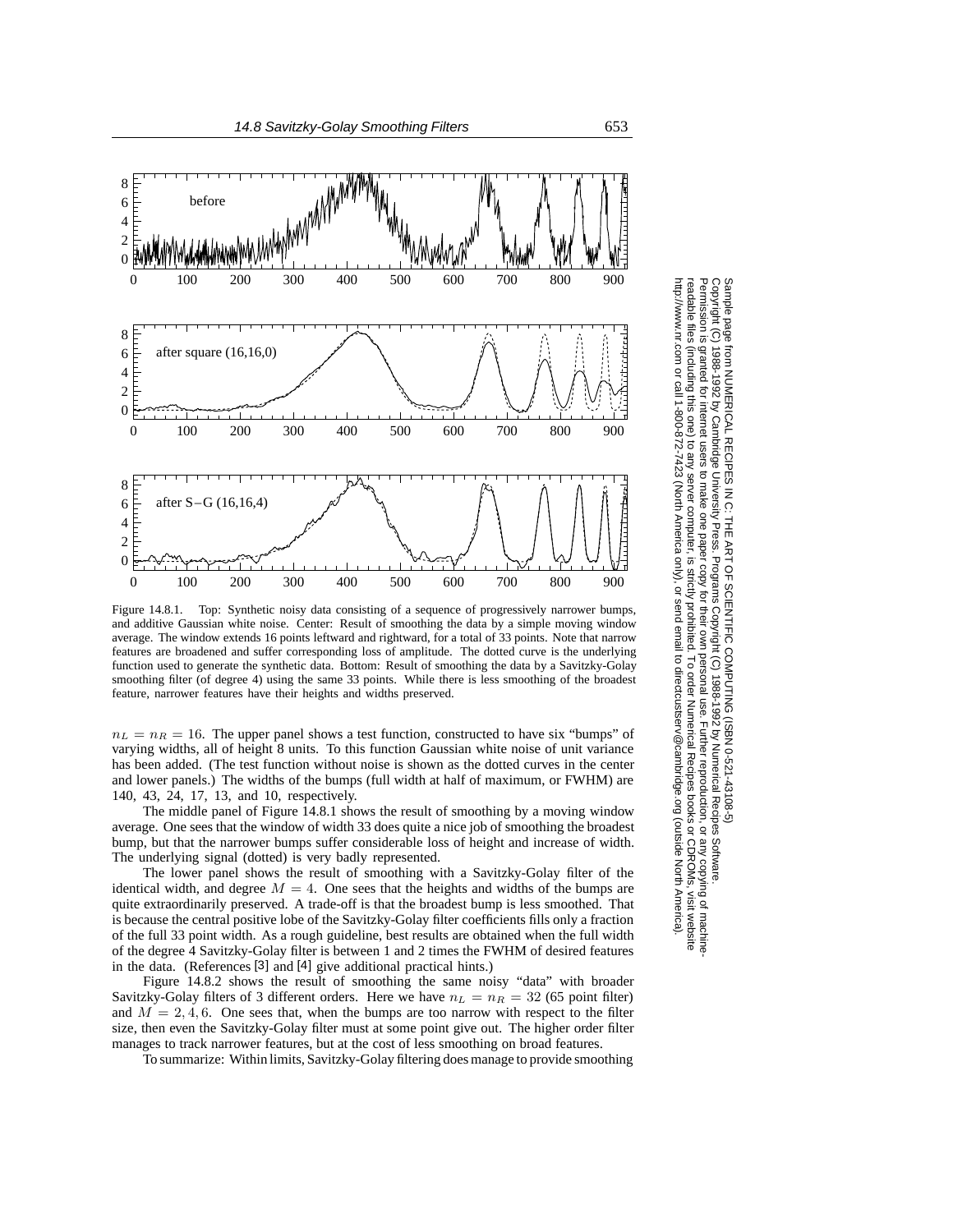

Figure 14.8.2. Result of applying wider 65 point Savitzky-Golay filters to the same data set as in Figure 14.8.1. Top: degree 2. Center: degree 4. Bottom: degree 6. All of these filters are inoptimally broad for the resolution of the narrow features. Higher-order filters do best at preserving feature heights and widths, but do less smoothing on broader features.

without loss of resolution. It does this by assuming that relatively distant data points have some significant redundancy that can be used to reduce the level of noise. The specific nature of the assumed redundancy is that the underlying function should be locally well-fitted by a polynomial. When this is true, as it is for smooth line profiles not too much narrower than the filter width, then the performance of Savitzky-Golay filters can be spectacular. When it is not true, then these filters have no compelling advantage over other classes of smoothing filter coefficients.

A last remark concerns irregularly sampled data, where the values *<sup>f</sup><sup>i</sup>* are not uniformly spaced in time. The obvious generalization of Savitzky-Golay filtering would be to do a least-squares fit within a moving window around each data point, one containing a fixed number of data points to the left  $(n_L)$  and right  $(n_R)$ . Because of the irregular spacing, however, there is no way to obtain universal filter coefficients applicable to more than one data point. One must instead do the actual least-squares fits for each data point. This becomes computationally burdensome for larger *<sup>n</sup><sup>L</sup>*, *n<sup>R</sup>*, and *M*.

As a cheap alternative, one can simply pretend that the data points *are* equally spaced. This amounts to virtually shifting, within each moving window, the data points to equally spaced positions. Such a shift introduces the equivalent of an additional source of noise into the function values. In those cases where smoothing is useful, this noise will often be much smaller than the noise already present. Specifically, if the location of the points is approximately random within the window, then a rough criterion is this: If the change in *f* across the full width of the  $N = n_L + n_R + 1$  point window is less than  $\sqrt{N/2}$  times the measurement noise on a single point, then the cheap method can be used.

Permission is granted for internet users to make one paper copy for their own personal use. Further reproduction, or any copyin Copyright (C) 1988-1992 by Cambridge University Press.Programs Copyright (C) 1988-1992 by Numerical Recipes Software. Sample page from NUMERICAL RECIPES IN C: THE ART OF SCIENTIFIC COMPUTING (ISBN 0-521-43108-5) g of machinereadable files (including this one) to any servercomputer, is strictly prohibited. To order Numerical Recipes booksor CDROMs, visit website http://www.nr.com or call 1-800-872-7423 (North America only),ntp://www.nr.com or call 1-800-872-7423 (North America only), or send email to directcustserv@cambridge.org (outside North America) or send email to directcustserv@cambridge.org (outside North America).